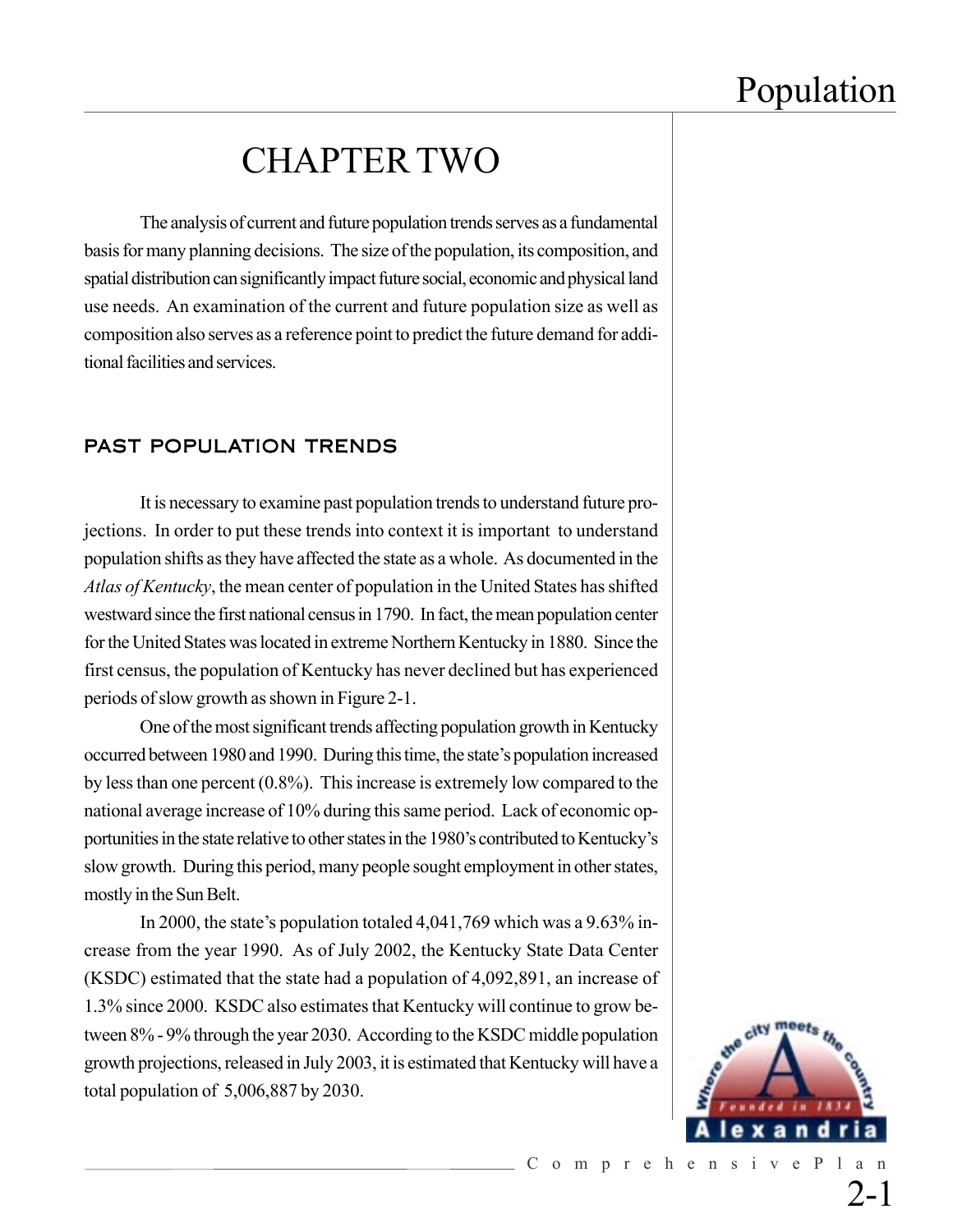Figures 2-2 and 2-4 depict the change in population for Campbell County and the City of Alexandria. Figures 2-3 and 2-5 show population trends in the Northern Kentucky region as well as for the various cities within Campbell County.

Figure 2-2 shows the change in population in Campbell County from 1950 to 2000. The chart also details population projections into the year 2030. From 1950 to 1960, the county experienced a substantial increase (14%) in population, followed by a period of minimal growth (2%) between 1960 and 1970. The population then decreased by almost six percent (-5.86%) from 1970 to 1980. This decrease in population is attributed to out-migration from the state overall. From 1980 to 1990, the county had a slight increase (.66%) in population. In 2000, the population of Campbell County was 88,616, a 5.66% increase from 1990. As of July 1, 2002, the State Data Center estimates that the population of the county is 88,604 which is a slight decrease from the 2000 Census.

In a regional context, Campbell County's population has experienced more fluctuation and has grown at a slower rate than Boone or Kenton Counties. During the period between 1970 and 1980 , the county lost population while Kenton County maintained a minimal growth rate and Boone County's population increased. In addition, Campbell County only experienced a less than one percent (.6%) change in population during the period from 1980 to 1990 while Kenton County grew at a rate of 3.6% and Boone County at 25.6%. All three counties grew between 1990 and 2000, with Boone County having the largest increase (49.3%) in population. Campbell County had the second largest increase (6.64%) of the three counties. This compares with a 9.63% increase in the population for Kentucky overall during this same period.

In contrast to the county, the population trend for the City of Alexandria, the third largest city in Campbell County, has been one of steady growth. Figure 2-3 shows the census population for Alexandria for the years 1960 to 2000. The chart also depicts estimated population projections for the city in ten year increments up to the year 2030. From reviewing Figures 2-4 and 2-5, it can be seen that the population of the City of Alexandria has consistently increased over the past forty (40) years while the population for Campbell County cities have fluctuated and even lost population.

Alexandria experienced its greatest increase (191.7%) in population from 1960 to 1970. Significant increases in population continued during the years between 1970 and 1980 when the city grew by 23.2%. From 1980 to 1990, the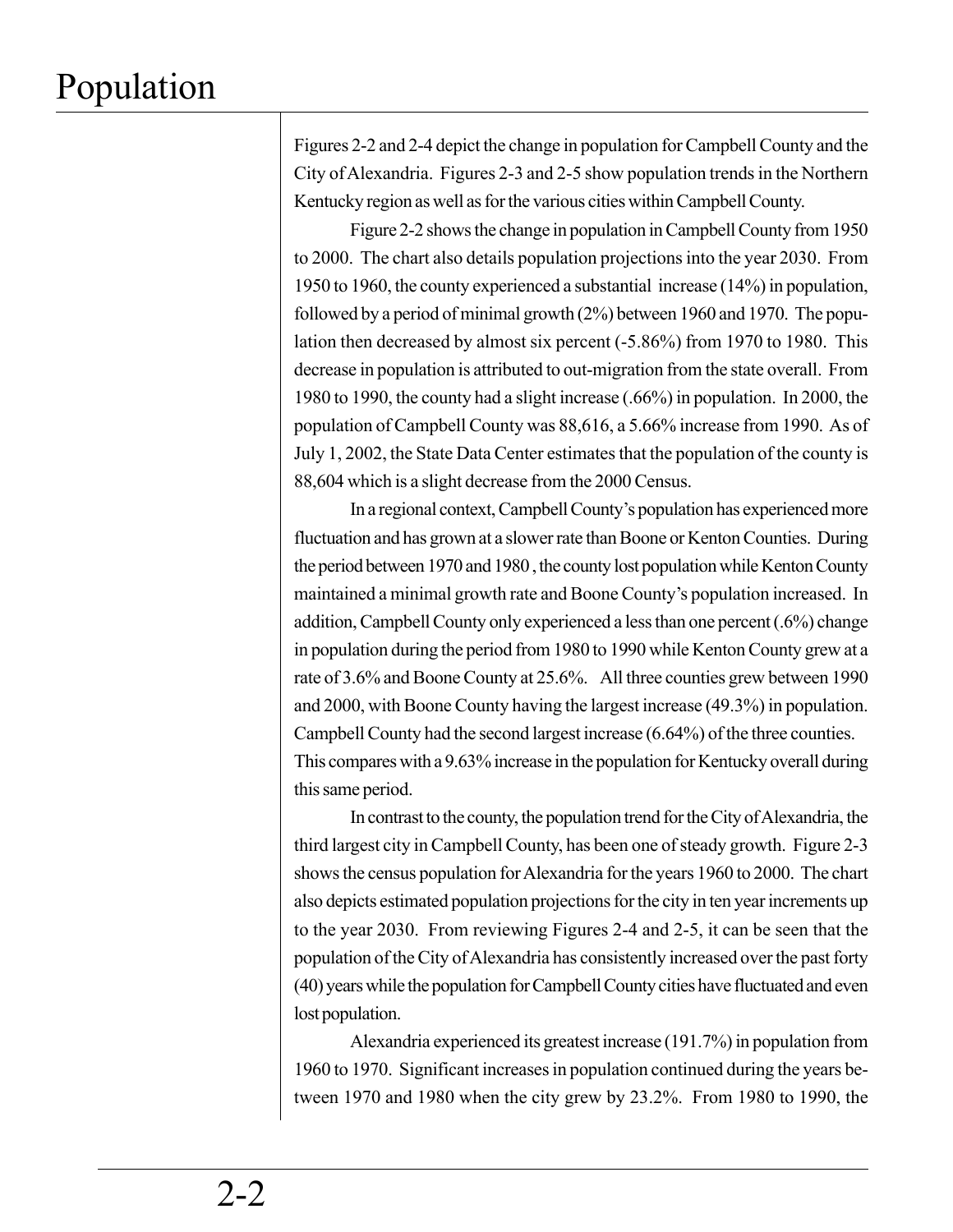city's population increased by 18.1%. Alexandria's second largest increase (48.2%) in population occurred from 1990 to 2000. This large increase is attributed to inmigration. On July 1, 2002, the Kentucky State Data Center estimated that the city had a population of 8,274.

For many Campbell County cities, the decreases in population from 1980 to 1990 were caused by out-migration and slowed economic development. However, Campbell County cities near major arterial routes continued to grow in population due to their location and suburban character. Figures 2-5, 2-6, and 2-7 detail the change in population of incorporated cities in Campbell County from 1980 to 2000. During the period between 1980 and 1990, nine out of fifteen (60%) of the county's incorporated cities lost population. From 1990 to 2000, seven out of fifteen (47%) of the county's incorporated cities lost population. As a whole, Campbell County cities gained population while the unincorporated areas lost population. This reverses the trend from 1980 to 1990 where residents were moving out into the unincorporated portions of the county. It is estimated that the loss in population from the unincorporated areas is not due to out-migration but can be attributed to aggressive annexation efforts by Campbell County cities.

In July 2002, the Kentucky State Data Center estimated that Campbell County was the 8th largest county in the state in terms of population size. Out of a total of 422 cities in Kentucky, Alexandria ranked 43rd in terms of population size. Other Campbell County cities were ranked as follows:

#### **Table 2-1 Ranking of Campbell County Cities in Terms of Population Size**

|                                           | <b>2000 Rank</b>  | <b>2002 Rank</b>                                  |
|-------------------------------------------|-------------------|---------------------------------------------------|
| Newport                                   | 19th              | 21st                                              |
| Fort Thomas                               | 22nd              | 24th                                              |
| <b>Alexandria</b>                         | 43rd              | 43rd                                              |
| <b>Highland Heights</b>                   | 56th              | 58th                                              |
| <b>Bellevue</b>                           | 58th              | 60th                                              |
| Dayton                                    | 63rd              | 71st                                              |
| Cold Spring                               | 88th              | 77th                                              |
| Southgate                                 | 95th              | 94th                                              |
| Wilder                                    | 116th             | 112 <sub>th</sub>                                 |
| Silver Grove                              | 190 <sub>th</sub> | 192 <sub>nd</sub>                                 |
| Crestview                                 | 305th             | 306th                                             |
| Melbourne                                 | 310th             | 311th                                             |
| Woodlawn                                  | 365th             | 366th                                             |
| Mentor                                    | 394th             | 395th                                             |
| California                                | 419th             | 419th                                             |
| $\sim$ $\sim$ $\sim$ $\sim$ $\sim$ $\sim$ | $  -$<br>$\sim$   | $\sim$<br>$\bullet$ $\bullet$ $\bullet$ $\bullet$ |



*Source: Population Division, U.S. Census Bureau (Release Date: July 10, 2003)*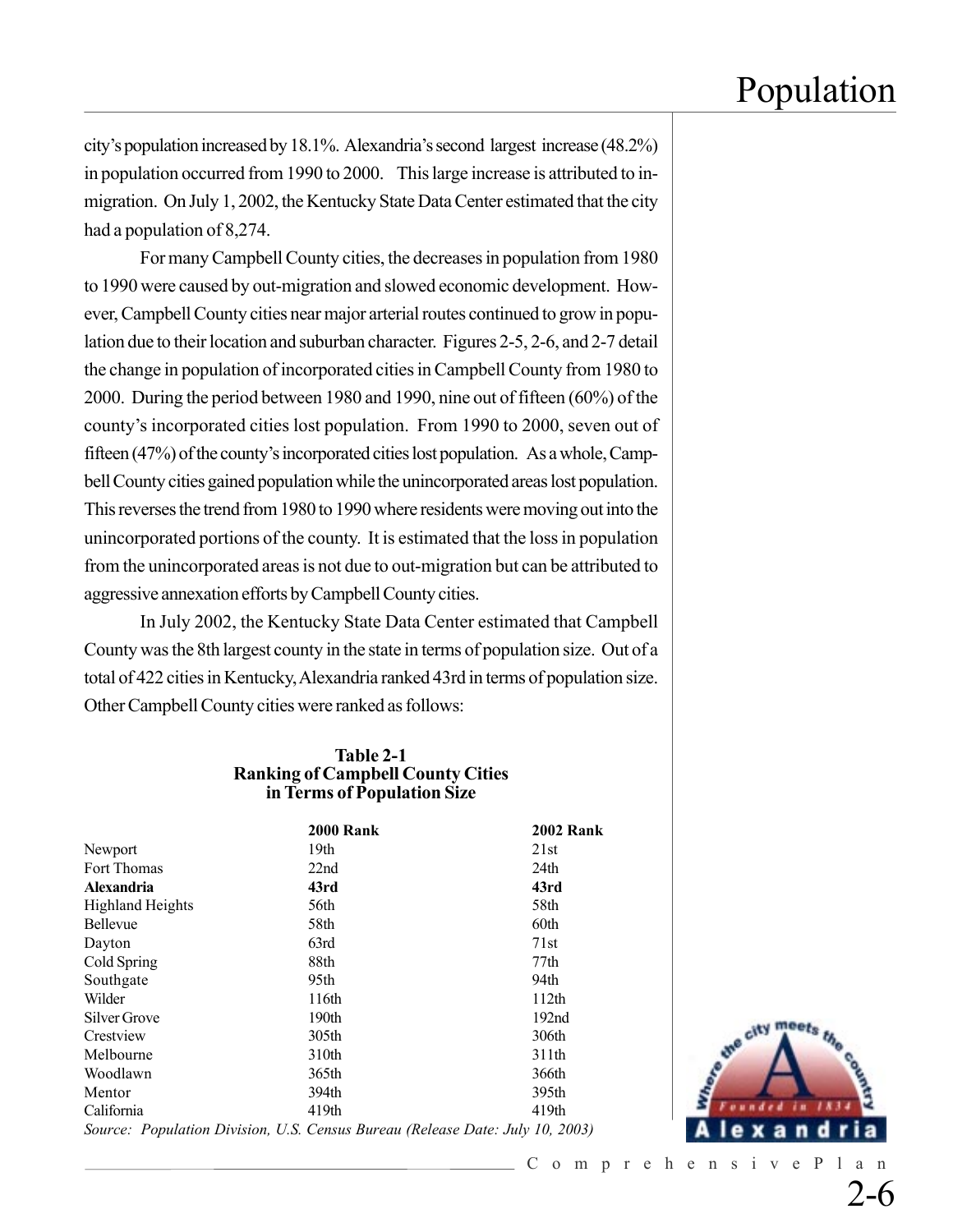### FUTURE PROJECTIONS

Population projections are derived from statistical analysis that consider both recent and historic population trends. Typically population forecasts for counties such as Campbell County are generally accurate while those for cities like Alexandria are generally considered less reliable due to the possibility of annexation which can significantly alter the population of an area in a short period of time.

Population projections for Campbell County are shown on Figure 2-2. These projections are issued by the University of Louisville Urban Studies Institute which produces projections of Kentucky state and county resident populations by age and sex. The projections used for the development of the comprehensive plan were released on August 5, 2003 and replace all previous forecasts produced by the Institute. They are the latest official population forecasts since the 2000 U.S. Census and are revised periodically.

Although, three (3) alternative series of projections are provided (low, middle, and high), the middle series is preferred and generally recommended for planning purposes. Forecast assumptions for future fertility, survivorship, and migration are derived from the range of cohort rates shown for the components during the 1990- 1995 and 1995-2000 periods. For each series, there are county migration rates by age and sex. Fertility assumptions, measured by age-specific birth rates, were derived for each county. Lower birth rates were used in the low projections, and higher birth rates were used in both the middle and high projections. Projections of future population growth were derived from detailed analysis of county-level demographic components of change such as births, deaths, and migration and are based on a cohort-component method. State projections are obtained by summing the county projections. For each county, resident population birth cohorts by sex and five-year age groups through the age of eight-five (85) and above are projected forward in five-year age intervals. Age-sex cohorts are aged forward from a beginning age (x) to an ending age  $(x+5)$  by adjusting for migration and survivorship. Resident live births over the five-year period are derived from the projected size of the female populations and county-level-age-specific birth rates.

As can be seen in Figure 2-2, Campbell County's population is projected to continue to grow over the next thirty (30) years. The institute has estimated that a 4% rate of growth will continue into the year 2010 and then slightly slow to 1-2% from 2010 to 2030. From these projections it can be seen that Campbell County is being influenced by the same population trends experienced by the United States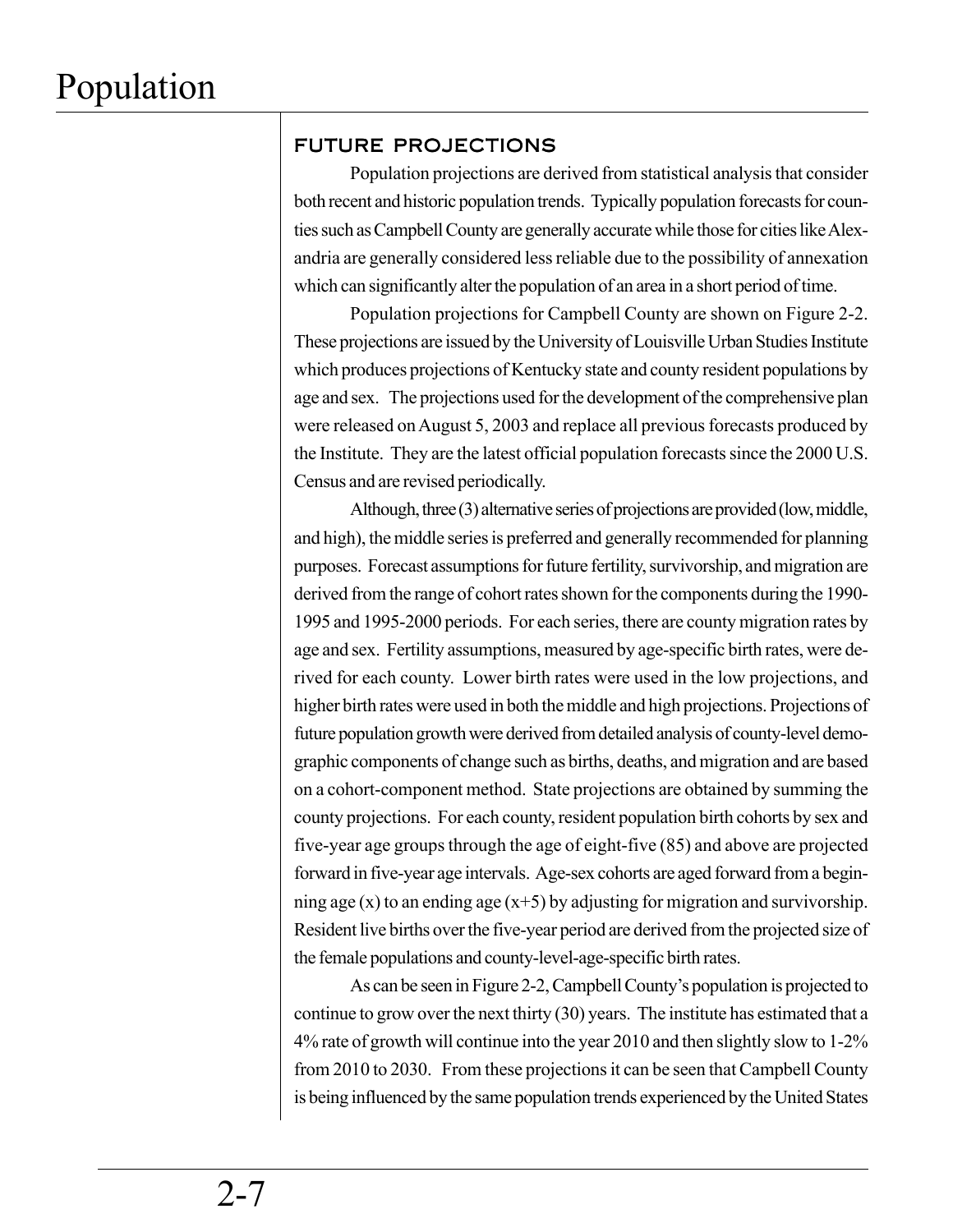overall. We are entering a period of little or no growth and the birth rate is lower than in earlier periods. Although the death rate has declined, more deaths are occurring, as there are more elderly persons in the population. In essence, the number of deaths is approaching the number of births. In Kentucky, the birth rate is lower than the national average and the death rate is higher than the national average. As a result, it is projected that by the year 2030, the number of deaths in Kentucky will exceed the number of births. This also indicates that migration has become an increasingly important factor in population projections. From 1990 to 1995, Campbell County had 6,333 births and 4,016 deaths. Migration rates have been typically negative for the county. In the period from 1980 to 1986 there was a negative migration rate (-4,400 persons). However, due to a strong local and regional economy, Campbell County experienced a positive net migration rate from 1990 to 1995. This positive net migration resulted in an overall population increase of 1,559 persons during this period. However, in 2000 the number of births was 6,246 and deaths 4,158. The migration rate during the time period was -1214.

The Kentucky State Data Center (KSDC) does not issue population projections for cities. City populations are projected as a proportion of the county's population. Figure 2-3 shows population projections for the City of Alexandria based upon the middle growth population projections for Campbell County. Since 1970, the number of residents within the City of Alexandria has increasingly accounted for a greater percentage of the county's population. In 1990, Alexandria's population accounted for almost 7% of the county's population. This percentage increased to 9.3% in the year 2000. As the city is currently annexing large tracts of developing land adjacent to city limits, it is estimated that the rate of population as a percentage of the county's population will continue to increase by 2-4 % for each ten year period. Using this method, projections suggest that the city's population of will continue to grow at a greater rate than the county and account for a greater proportion of the county's population in the future. Based upon these assumptions, it is estimated that the population of the city will reach 12,429 by the year 2010 and 15,537 by 2020. Therefore, it is estimated that the city will more than double in size by the year 2030 if annexation and development continue to occur at the current rate. In 2030, it is estimated that 18.64% of Campbell County's population will reside in the City of Alexandria.



2-12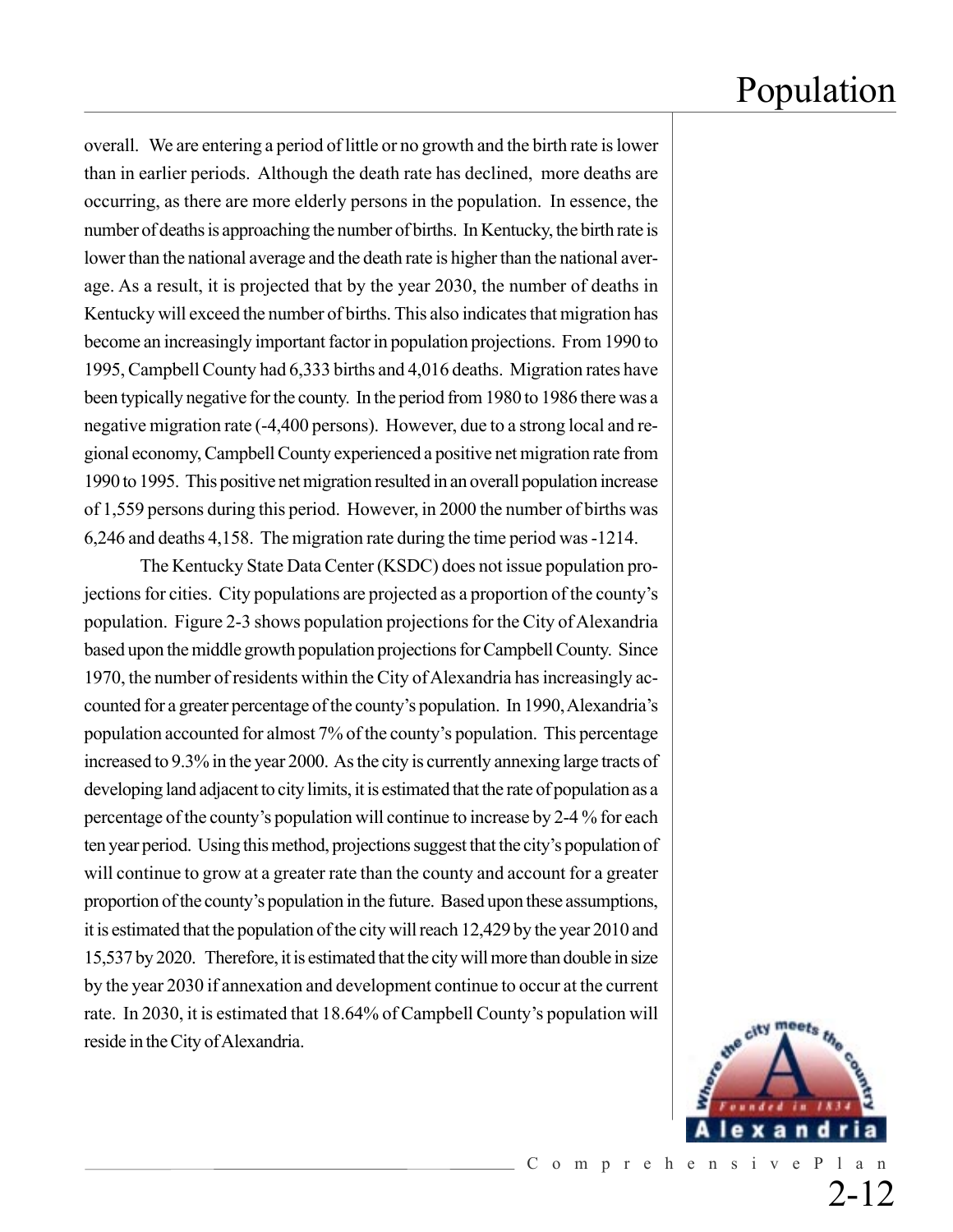### POPULATION DISTRIBUTION

Prior to the year 2000, the U.S. Census classified a county's population as either "urban", "rural farm", or "rural non-farm" (suburban). These classifications were based upon the location of an individual's home and the amount of income earned from agricultural activities. According to the 1990 Census, Campbell County was 82.4% urban, 16% rural non-farm, and 1.2% rural farm. In a regional context, Campbell County was more urban than Boone County or the State of Kentucky. However, Kenton County was the most urbanized with 92.6% of its population living in urban areas. Alexandria, being an incorporated city, was considered to have 100% urban population.

In the year 2000, the Census only had two classifications referring to population distribution; "urban" and "rural". Under this classification system, the State of Kentucky was considered to have a population that was 55.7% urban and 44.3% rural. All three (3) Northern Kentucky Counties exceeded the state's percentage of residents living in urban areas. In 2000, 84.3% of Campbell County's population was classified as "Urban". Comparatively, Kenton County reported the highest percentage (92.6%) with Boone County the lowest percentage (75.3%) of residents living in rural areas.

#### AGE & SEX CHARACTERISTICS

 A population pyramid shows the proportion of a population by sex and age group. Age groups are broken into five (5) year increments up to the age of 85. Those 85 and older are typically shown as one group. A population pyramid for a growing population is in the shape of a true pyramid, wide on the bottom and tapering smaller at the top. A large base of young and working aged persons support a smaller number of elderly persons. An inverted pyramid, with fewer younger persons than older persons, indicates that the population is declining.

The figures shown on page 2-14 show the population pyramids for Campbell County for the years 2000, 2010, and 2020 as developed by the University of Louisville Urban Studies Institute (released August 2003). These figures depict changes in the population composition in Campbell County from 2000 to 2020. During this time period, the number of school aged children (0-19) continues to decline while those in the workforce age toward retirement. The number of elderly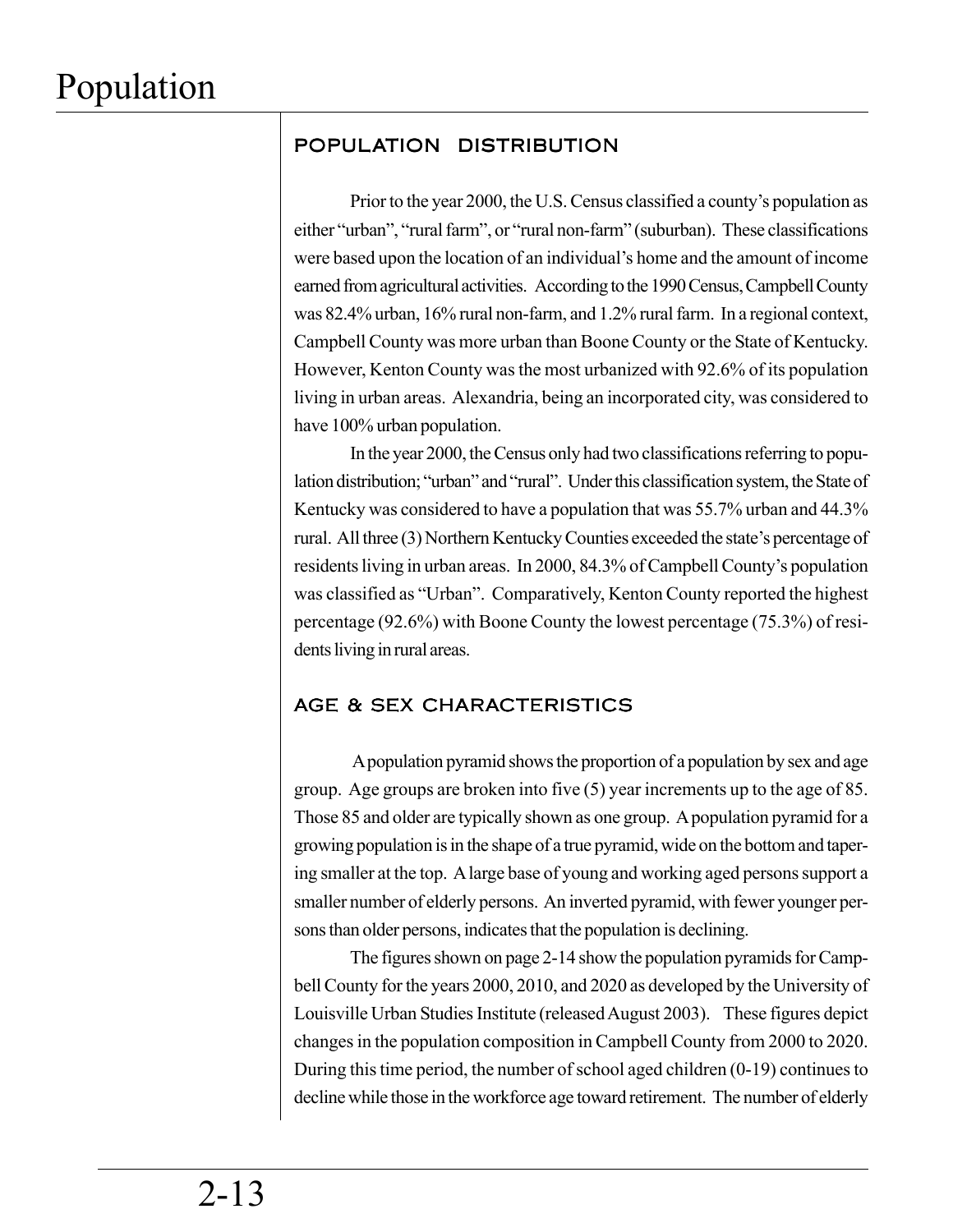persons and those aged 20 to 30 remain fairly constant over the twenty year period. Therefore, the median age of Campbell County residents will gradually increase over the next twenty years with the majority of workers entering retirement age.

There are slightly more females than males in the population overall. In 1990, Campbell County's population distribution was 47.8% male and 52.2% female. In the year 2000, the percentage of males increased slightly to 48.2% while females accounted for 51.8%. As the population ages, the percentage of females to males gradually increases from age 60.

#### RACIAL CHARACTERISTICS

Although the county has become more racially diverse since the 1990 Census, Campbell County and the City of Alexandria have a relatively homogeneous racial composition with the majority of the population categorized as "White" as shown in Figure 2-10. In 2000, Campbell County had a total population of 88,616 with 87,942 persons (99.2%) considering themselves as one race and 674 persons (.7%) considering themselves as two or more races. Of the persons considering themselves as one race, 85,636 (96.6% ) of the total population were White. Black or African American persons accounted for 1.6% of the population. A very small percentage of the population (.2%) was categorized as American Indian and Alaska Native, .5% were Asian, and less than 1% Native Hawaiian and Other Pacific Islander. The number of persons categorized "some other race" comprised .3% . Persons considering themselves to be Hispanic accounted for .8% of Campbell County's population.

 In 2000, the City of Alexandria had a total population of 8,286 with 8,258 persons (99.6%) considering themselves as one race and 28 persons (.3%) considering themselves as two or more races. Of the persons considering themselves as one race, 8,188 (98.8% ) of the total population were White. Persons considering themselves Black or African American, American Indian, and Native Hawaiian or Pacific Islanders accounted for less than one percent of the population. A very small percentage of the population (.5%) was categorized as Asian. The number of persons categorized as "some other race" comprised .3% Persons



2-16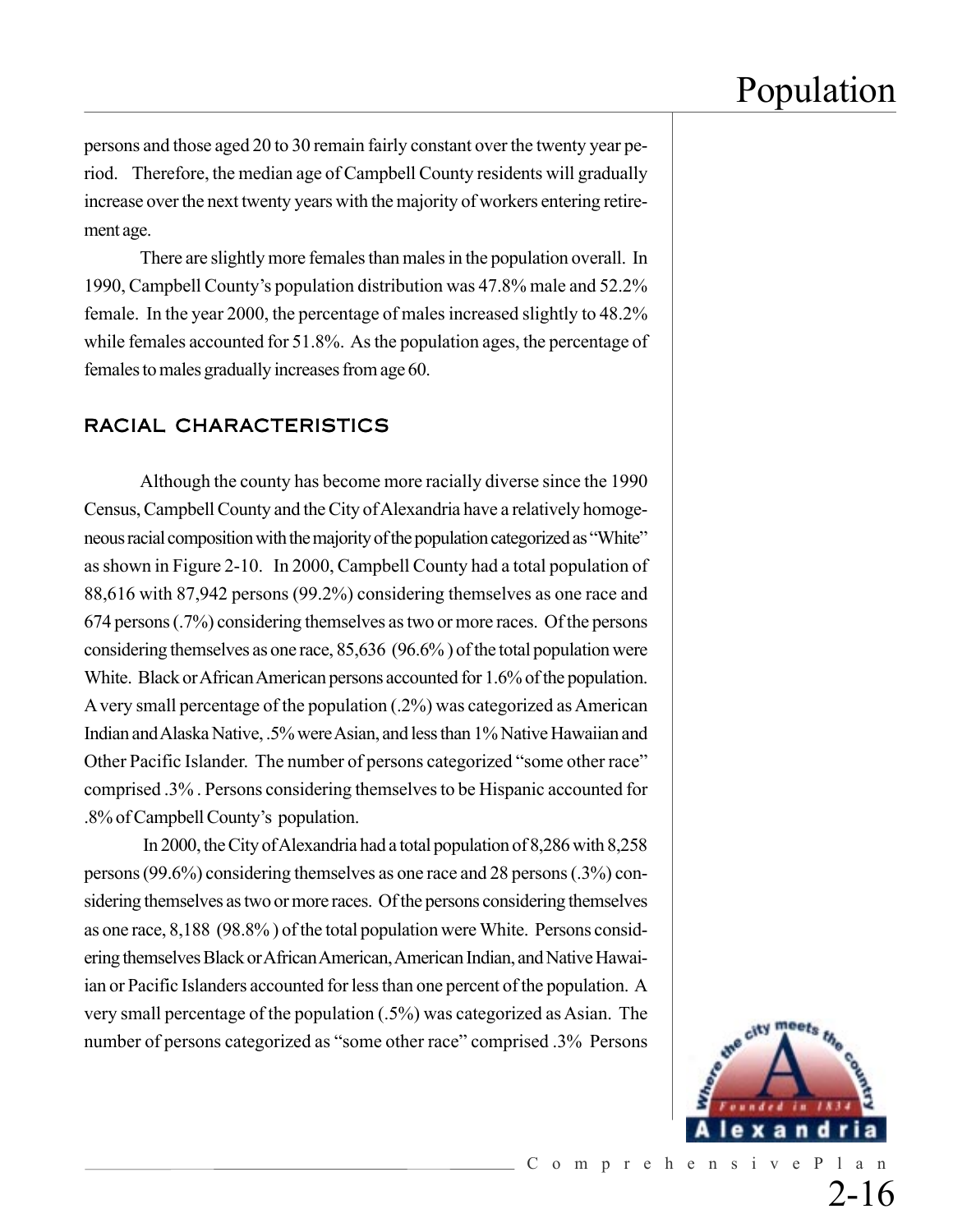considering themselves to be Hispanic accounted for .7% of Alexandria's population.

Minority populations are expected to increase as a percentage of the United States population overall. As a high level of migration into the county is anticipated for the foreseeable future, it can be expected that minority populations in Campbell County and the City of Alexandria will increase during the planning period.

### HOUSEHOLDS AND FAMILY

The basic reporting unit, in terms of demographic data, is the household. The household is also the most prevalent living arrangement in American society. A household can either be classified as a family household or a non-family household. A family household is comprised of two persons or more who are related by blood, legal adoption, or marriage.

In 1990, Kentucky had 2.60 persons per household. However, by the year 2000, the number of persons per household had declined to 2.47. As can be seen from reviewing the table below, the number of persons per household in Campbell County exceeded that of the State of Kentucky and Boone County. Alexandria had the second highest number of persons per household of incorporated cities in Campbell County.

#### **Table 2-2 Persons Per Household**

| <b>Jurisdiction</b>     | <b>Per Household</b> | <b>Number of Persons</b> |
|-------------------------|----------------------|--------------------------|
| Kentucky                | 2.47                 |                          |
| <b>Campbell County</b>  | 2.49                 |                          |
| <b>Boone County</b>     | 2.44                 |                          |
| Kenton County           | 2.52                 |                          |
| Alexandria              | 2.87                 |                          |
| Bellevue                | 2.35                 |                          |
| California              | 3.31                 |                          |
| Cold Spring             | 2.59                 |                          |
| Crestview               | 2.84                 |                          |
| Dayton                  | 2.69                 |                          |
| Fort Thomas             | 2.39                 |                          |
| <b>Highland Heights</b> | 2.16                 |                          |
| Melbourne               | 2.54                 |                          |
| Mentor                  | 2.59                 |                          |
| Newport                 | 2.38                 |                          |
| Silver Grove            | 2.56                 |                          |
| Southgate               | 2.17                 |                          |
| Wilder                  | 2.26                 |                          |
| Woodlawn                | 2.73                 | Source: 2000 U.S. Census |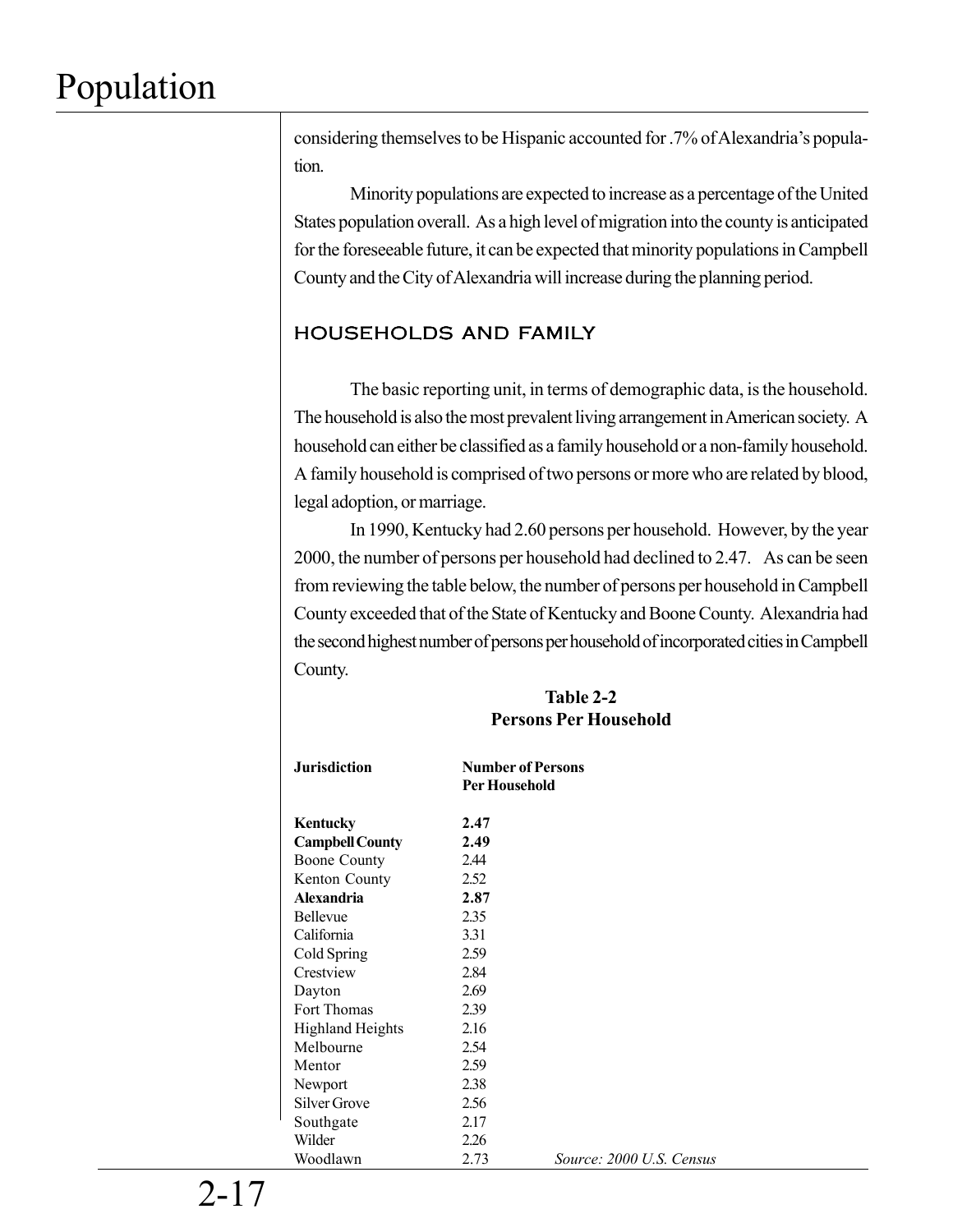Campbell County and the City of Alexandria are experiencing the same trend as Kentucky and the U.S. overall as household sizes continue to shrink. It is anticipated that this trend will continue in the future as the population continues to age and as family sizes continue to remain small.

### EDUCATIONAL LEVEL

The educational level of an area's population must be considered when analyzing the ability of those in the local workforce to obtain and sustain meaningful and well-paying employment in the future. In today's economy, the fastest growing professional occupations require at least a bachelor's degree and are concentrated heavily on professional specialty occupational groups. The following table compares U.S., Kentucky, Northern Kentucky Counties, and Campbell County Cities in terms of the percentage of the population which are high school graduates and persons with bachelor's degrees and higher for persons 25 years and older.

| TABLE 2-3                        |  |  |  |
|----------------------------------|--|--|--|
| EDIICATIONAL LEVEL OF DODULATION |  |  |  |

| EDUCATIONAL LEVEL OF FOFULATION |                            |                           |  |  |
|---------------------------------|----------------------------|---------------------------|--|--|
|                                 | % High School              | $%$ of 25++ with          |  |  |
| Location                        | <b>Graduates or Higher</b> | <b>Bachelors or above</b> |  |  |
| <b>USA</b>                      | 80.4%                      | 24.4%                     |  |  |
| Kentucky                        | 74.1%                      | 17.1%                     |  |  |
| <b>Campbell County</b>          | 80.8%                      | $20.5\%$                  |  |  |
| <b>Boone County</b>             | 85.1%                      | 22.8%                     |  |  |
| Kenton County                   | 82.1%                      | 22.9%                     |  |  |
| <b>Alexandria</b>               | 87.1%                      | 21.9%                     |  |  |
| Bellevue                        | 81.2%                      | 12.5%                     |  |  |
| California                      | 72.5%                      | 11.8%                     |  |  |
| Cold Spring                     | 89.9%                      | 28.5%                     |  |  |
| Crestview                       | 90.0%                      | 21.2%                     |  |  |
| Dayton                          | 69.2%                      | 5.2%                      |  |  |
| Fort Thomas                     | 89.3%                      | 37.0%                     |  |  |
| <b>Highland Heights</b>         | 80.5%                      | 22.6%                     |  |  |
| Melbourne                       | 79.6%                      | 31.0%                     |  |  |
| Mentor                          | 83.8%                      | 12.6%                     |  |  |
| Newport                         | 65.3%                      | 10.8%                     |  |  |
| Silver Grove                    | 73.6%                      | 10.7%                     |  |  |
| Southgate                       | 89.5%                      | 30.7%                     |  |  |
| Wilder                          | 93.6%                      | 35.8%                     |  |  |
| Woodlawn                        | 90.7%                      | 13.7%                     |  |  |
|                                 |                            |                           |  |  |